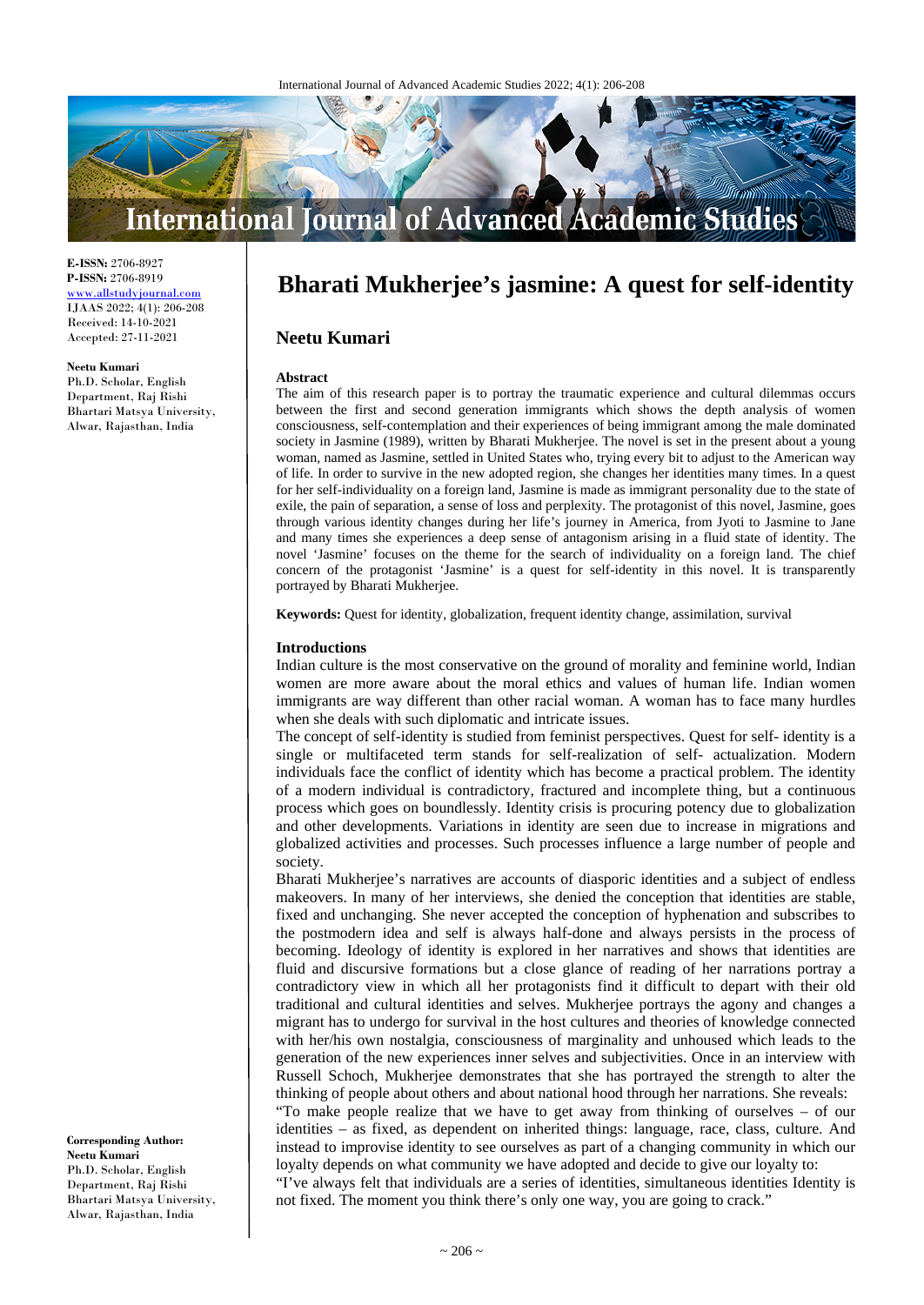(Interview with Russell Schoch) Portrayal of women and their relationships in Bharati Mukherjee's narrations shows the dominance of patriarchal practices in traditional society. Women protagonists for Mukherjee's novels are typical representatives of young woman particularly of The Third World countries who adores the dream of emigrating to America and desire to settle their permanently.

Bharati Mukherjee lived in India, United States, Europe and Canada. Migration in these countries which are so different from her birth enabled her to write very powerful novels on immigrant experiences.

The story of a courageous girl through her immigrant experiences in United States is explored in Bharati Mukherjee's celebrated novel. Her struggle illustrates the restless search of a rootless person. The story tells about Jasmine, the heroine of the novel, who starts her journey from India to America where she imagines a variety of identities. She goes through a series of adventures during her life journey from Punjab to California via, Florida, New York and Iowa. She transforms herself with courage and confidence. Her journey leads Jasmine through many changes through Jyoti, a Punjabi village girl, to Jasmine, a loving and devoted Hindu wife, to Jazzy, an altered, nonimmigrant, to Jase, a nanny in the home of a New York college professor, and to Jane, live in partner of a bank official in Iowa.

Jyoti is born into a traditional family in the small village of Hasanpur, in the district of Punjab, in India, after eighteen years of the partition riots. She is intelligent, self- willed and a fighter. She is a free spirit, a protestor who interrogates the forecasting of the astrologer about the widowhood and banishment: in the coldest tone:

"You're a crazy old man. You don't know what my future holds". This annoys the astrologer and he chunks hard on her head and she faints and falls on the ground getting a star-shaped scar on her forehead. She finds out the scar as a curse but she treats it as her third eye. She does not believe in the extensive judgement that village girls are like dumb cows. Keeping this concern in head she opposes to marry the widower chose by her grandmother and marry Prakash Vij in a court of law, a laborious, handsome young man. Jasmine perceives America in a different way, while living in India. In her outlook being an American means being white. After going through the brochure of the Florida International Institute of Technology, brought by her husband Prakash, Jasmine gets startled to catch a glimpse of America and feels America in fact is very different. Furthermore, Jasmine has a contradictory opinion about the sexuality of American woman and she gets worried as Prakash is studying in that institute where "there will all those hot blooded American girls. You what they are like". At this moment, Jasmine has not a trace of idea about all the complexities of cultural and ancestral identities in America and what is more, she is right wing in her outlook about female sexuality.

Jasmine is considered as a sexual figure and caretaker cum wife in the eye of Prakash. But he never disgrace or depose her. Jasmine is a decent and reverent wife who is worshiped in ancient traditional Indian cultural. Jasmine's secrecy is respected by Prakash and he is "afraid of embarrassing [her] with any desire or

demand". A new identification is given to Jasmine by changing her old name by her husband, Prakash; this denotes her first step from her typical Indian tradition and customs. Jasmine has diverted in two distinctly individual selves; she is commuting between two selves and trying very hard to connect with them, though she understands that the two selves are different from each other.

Through her experiences, Jasmine compares whatever happens in America with that of India. At an early age of seventeen, Jasmine becomes widow as Prakash falls a prey to the Khalsa Lions the rebels demanding a separate land of Khalistan for Sikhs. The newly emerging Jasmine does not agree to spend her life into widow's weeds. She makes up her mind to fulfill the unfinished dreams of her husband of moving and settled in America. "Prakash had taken Jyoti, and created Jasmine would complete the mission of Prakash." After landing in Florida, she meets Half-Face, who is the captain of the ship. He is the one who helps her in making an entrance into the country. She meets her first experience of American racial division as Half-Face behaves in a disrespectful way to Jasmine, for he views her as a black person, not as an Indian.

Jasmine finds herself all alone in a new place and in hope of getting security and shelter, she permits Half-Face to accompany her as she trusts him. After reaching in the motel, Half-Face shows her true color and reveals his dirty intentions. He rapes her. He perceives Jasmine as a prostitute "one prime little piece." Jasmine is filled with embarrassment and disgraceful about her sexuality after this sinful act because of the way Half-Face perceives her. "I determined to clean my body as it had never been cleaned, with the small wrapped bar of soap, and to purify my soul with all the prayers I could remember…"Jasmine has obtained a new understanding of her sexuality from which she can't escape herself, due to this her viciousness awakens in order to express her disagreement and hostility that she experiences between the sexual identity she has had with Prakash and with Half-Face. She slaughters Half-Face and after this courageous act her strength increases and she quits the idea of committing sati by burning herself over the burnt clothing of her husband. She takes vow to herself after the courageous act of assassination that she begins a new journey in America. She gets ready to lead a different life, which is thoroughly different from her pure and pious identity and her orthodox Indian lifestyle. A new change in identity is revealed she expresses when she used to live with her husband, Prakash, who found her as a more liberated and courageous woman. She admits that the pain of rape has brought the greatest change in her life; she is shattered completely within with this experience and on the other side, builds her